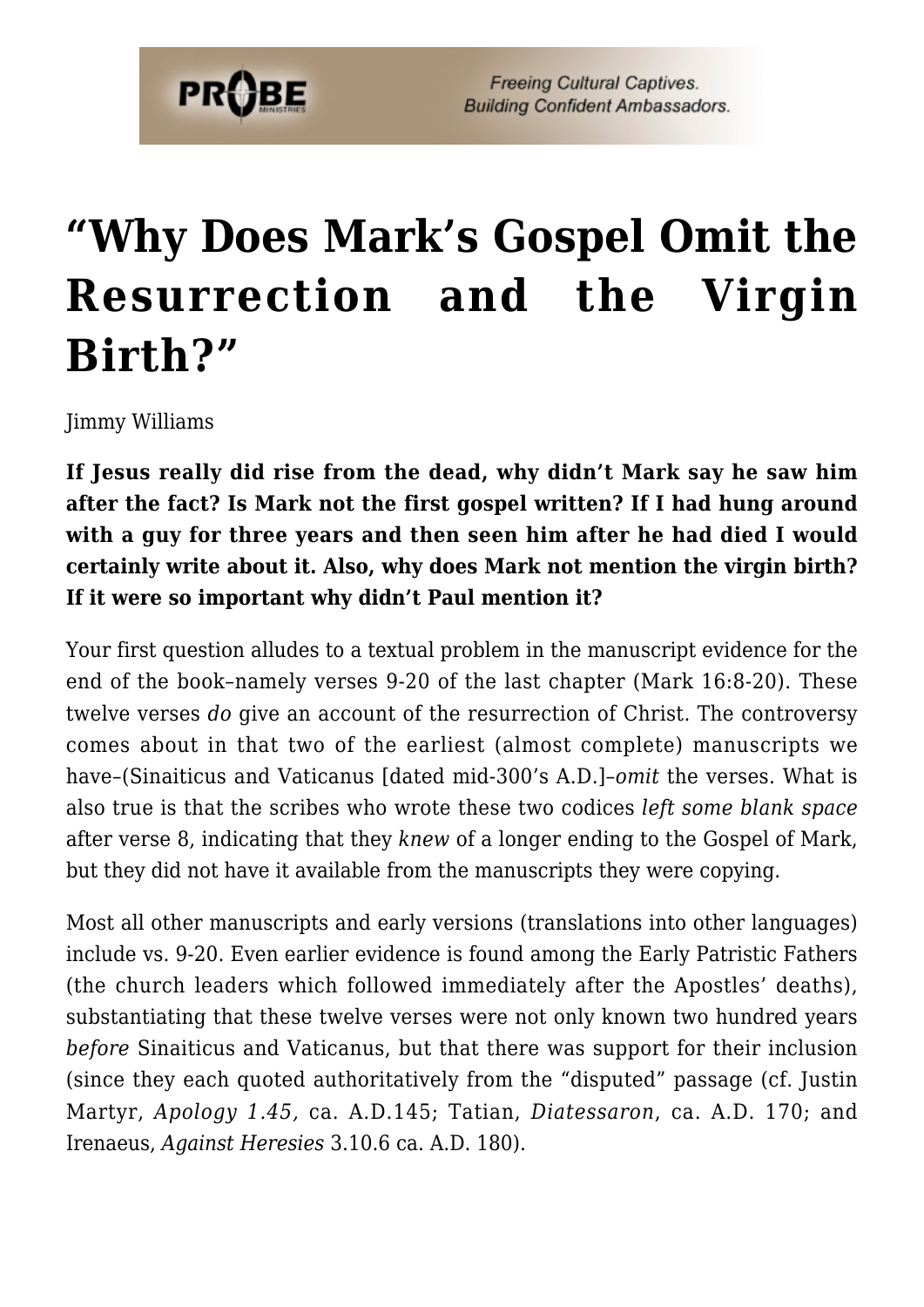

Your second question alludes to the fact that Mark was the first gospel written. This is generally accepted, although there is still a persistent argument among textual critics that Matthew may have written his gospel in Aramaic *first* (which was later translated into Greek).

Your third comment about Mark is based on a wrong assumption. Mark was *not* one of the Twelve Disciples, and therefore he didn't "hang around with Jesus for three years." What do we know about Mark, or John Mark, as he is also called? There is some scriptural evidence that the home in Jerusalem where Jesus and His disciples celebrated the Passover in the Upper Room the night before the crucifixion, and the place where they gathered for prayer (Acts 1:13) after Jesus was laid in the tomb, was the home of John Mark and his parents (Acts 12:12).

Also, there is an unusual event, unique to Mark's Gospel, found in Mark 14:51-52. The preceding verses describe the arrest of Jesus in the Garden of Gethsemane, and the fact that "Everyone deserted Him and fled, as Jesus had predicted," (cf. Mk. 14:27 and 14:50), including Peter. Immediately following this, Mark records the incident of a young man following Jesus, "wearing nothing but a linen sheet (a sleeping garment) over his naked body; and they seized him. But he left the linen sheet behind, and escaped naked" (Mk. 14: 51,52).

The Greek word used to describe him, *neoniskos*, indicates a young man in the prime of his life, from late teens to late thirties. Most interpreters believe that this young man was John Mark. After Jesus and the disciples had celebrated the Passover and left for Gethsemane, John Mark removed his outer cloak and went to bed wrapped in a linen sleeping garment. Apparently a servant awakened him and made him aware of Judas' betrayal scheme, and he made his way to Gethsemane, not bothering to dress, which is where the incident occurred. He would hardly have mentioned such an incident unless it had a special significance for him as a turning point in his life.

This is the same John Mark that accompanied Paul and Barnabas later on their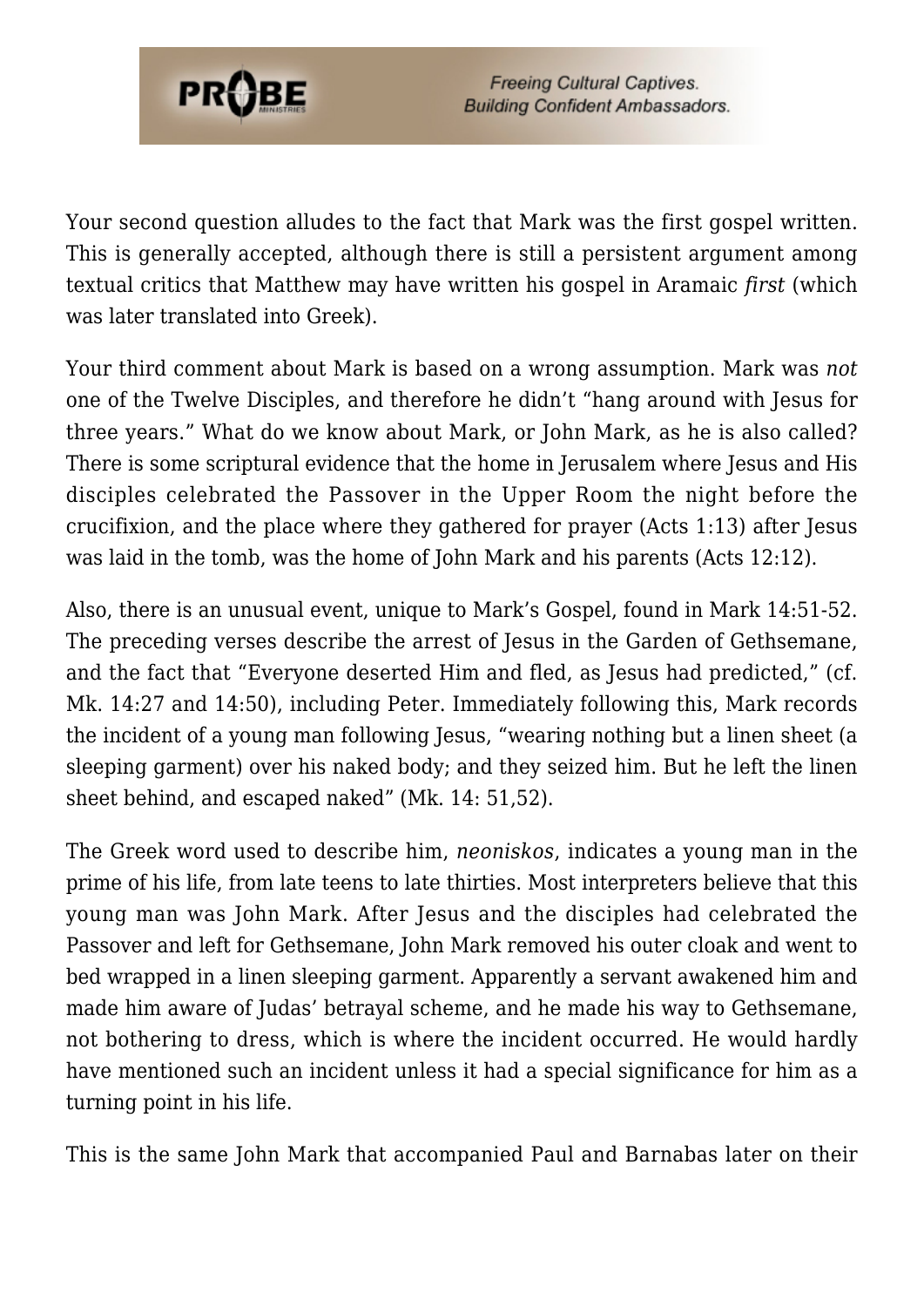

**Freeing Cultural Captives. Building Confident Ambassadors.** 

first missionary journey (Acts 12:25). This is also the same John Mark that brought about a strong contention between Paul and Barnabas as they discussed whom they would take on their **second** missionary journey (Acts 15:37-40). Barnabas wanted to take John Mark with them again, but Paul resisted this, because apparently John Mark, still a young man, had found the first missionary journey too "tough" and he "deserted them in Pamphylia and had not gone with them to the work" (Acts 15:38). So Barnabas took Mark, and Paul took Silas, resulting in two missionary teams. As he had formerly discipled Paul (the new convert), Barnabas, a builder of men, now turned his attention to discipling John Mark.

Later on, we find that Mark became the travelling companion of the Apostle Peter (1 Peter 5:13) and Peter speaks affectionately of him as "my (spiritual) son, Mark" (1 Peter 5:13). This indicates that Mark was probably converted by Peter. Even Paul later had a change of heart toward Mark, saying of him to Timothy, "Only Luke is with me. Pick up Mark and bring him with you, for he is *useful to me* for ministry  $(2$  Timothy  $4:1$ ])"

Let me at this point discuss the four gospels a little, as their authorship and *purpose* bear directly upon your next questions.

With regard to authorship, the crucial factor of credibility was *eyewitness* testimony: that is, the writers of the gospels either had to have personally witnessed these events or they had to have an intimate association of and verification from those who had witnessed these events (from the baptism of John to the Resurrection).

Both *Matthew* and *John* qualify because they were both among the twelve disciples. Though not an apostle, *Mark* had the best opportunity in his mother's house in Jerusalem and his personal connection with Peter, Paul, Barnabas, and other prominent disciples for gathering the most authentic information concerning the gospel history. And we also know that Mark was the travelling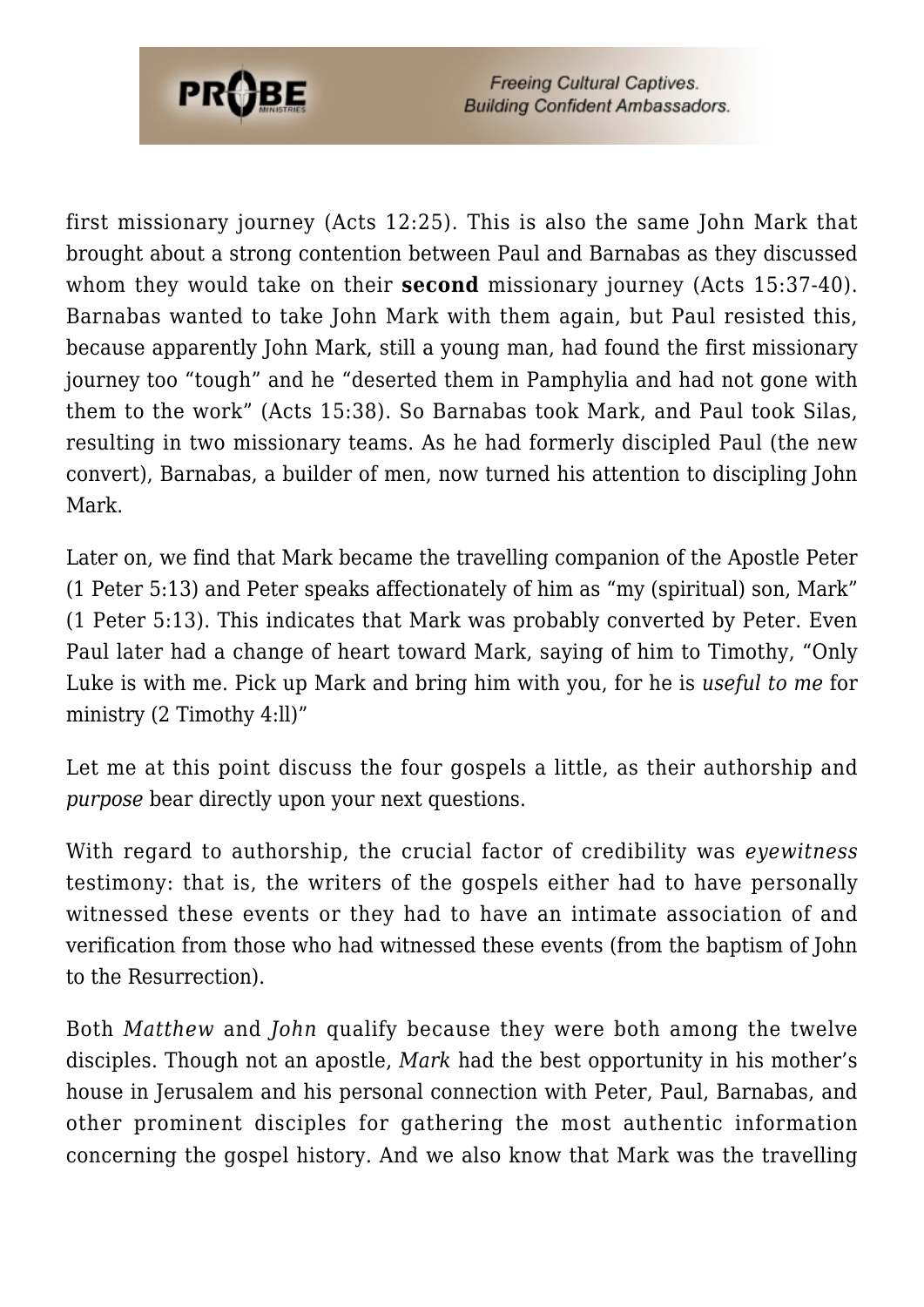

companion of Peter, who is the real eyewitness reflected throughout Mark's gospel. The document has been called by some the "Gospel of Peter"!

Papias, a Church Father, mentions Mark in the early 100's as the "interpreter" of Peter, "writing down" the personal reminiscences of Peter's discourses/sermons delivered over the course of their journeys together. Clement of Alexandria, a little later in the second century, informs us that "the people of Rome were so pleased with Peter's preaching that they requested Mark, his attendant, to put it down in writing, which Peter neither encouraged nor hindered."

We learn that *Luke,* though not an eyewitness, was the travelling companion of the apostle Paul on some of his later missionary journeys. Of the four gospels, his gospel reaches the highest level of scholastic and literary quality, and his Prologue (Luke 1:1-4) gives clear indication that he gave careful consideration to the compiling of eyewitness sources available to him: "–just as those who from the beginning were eyewitnesses and servants of the Word have handed them down to us" (1:2). His treatment of contemporary places, people and events in the secular Roman world have a high degree of accuracy when compared with nonbiblical, historical material.

There is good evidence that both Luke and Matthew may have used Mark's gospel as a source (or a common corpus of material which preceded Mark), as well as other oral or written sources. Since the genealogy of Jesus in Luke's gospel appears to be that of Mary, there is a strong possibility that the source for Luke's beginning chapters which record events concerning Christ's birth came directly from His mother.

Luke visited all the principal apostolic churches from Jerusalem to Rome. He met Peter, Mark, and Barnabas at Antioch, James and his elders at Jerusalem, Philip and his daughters at Caesarea, and he had first hand access and benefit to all the information which Paul himself had received by revelation or collected from personal contact with all his fellow apostles and other first generation disciples.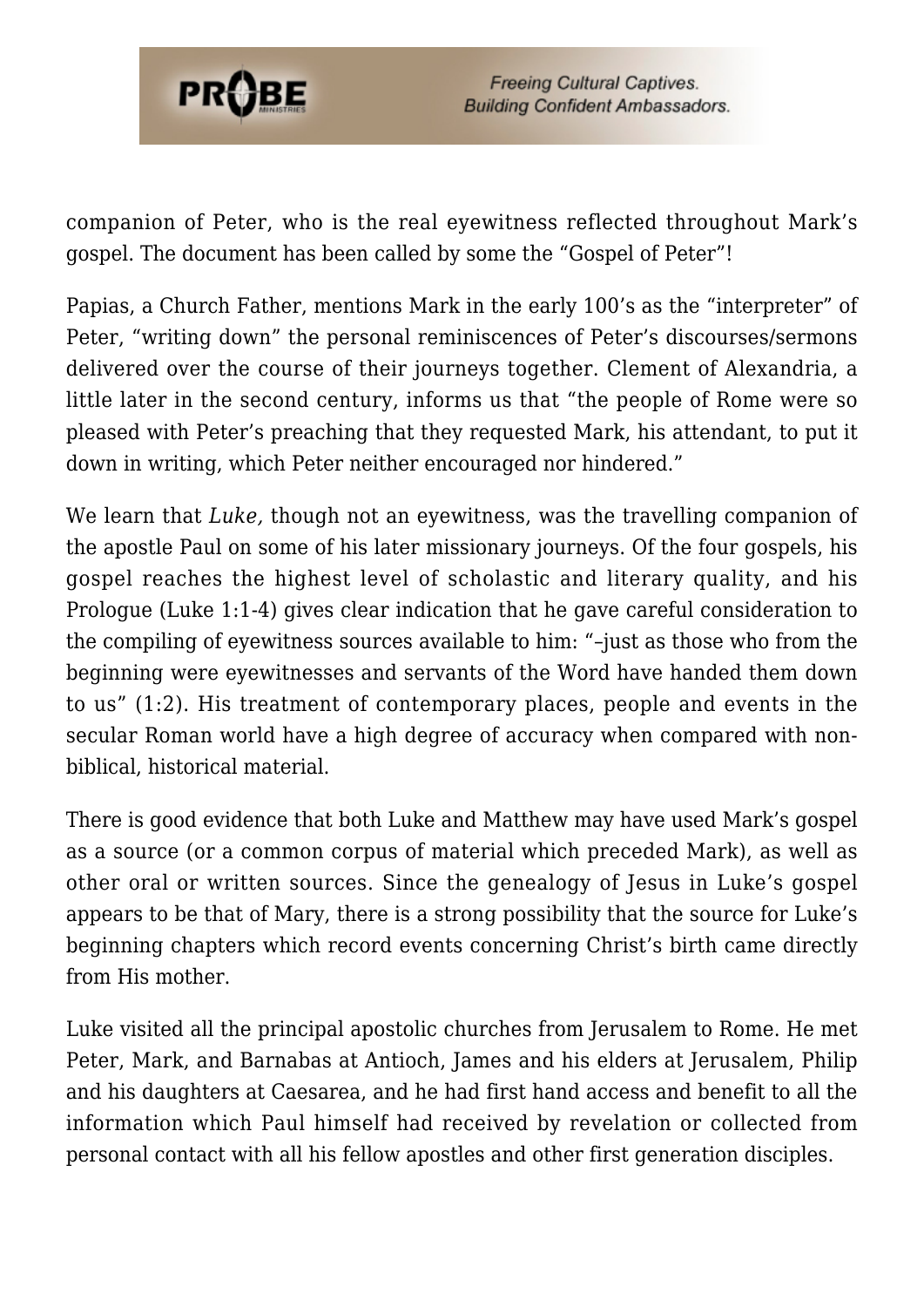

**Freeing Cultural Captives. Building Confident Ambassadors.** 

The four gospels are eyewitness portraits of the life and events of Jesus Christ. They do, however, reveal somewhat different purposes with respect to emphasis**.** The Gospel of *Matthew* without doubt was intended for the Jewish community and a primary focus on Jesus as the *Messiah* who historically fulfilled the prophetic predictions and promises mentioned throughout the Old Testament Scriptures.

The Gospel of *Luke* portrays Christ as the "Son of Man," that is, with an emphasis on the *humanity* of Christ, and it was written primarily to the Gentile world.

The Gospel of *John* has yet a different focus. John clearly identified that his primary purpose was to prove that Jesus was *God Himself*. When John wrote his gospel near the end of the first century, Gnostics and other sects were beginning to question the divine nature of Christ, and John's major intent in his Gospel was to answer these critics.

The Gospel of *Mark* was written to demonstrate Christ as the *Servant:* "For the Son of Man did not come to be served, but to serve and give His life a ransom for many" (Mark 10:45). The Nativity accounts in Matthew and Luke make sense, because they would be important to establish both Messianic and human lineage. It does not, however, suit Mark's purpose, as the lineage of a "slave" or a "servant" is unimportant. This answers your question about why one would not expect Mark to mention the virgin birth in his gospel. It did not suit his purpose.

Your final question was why Paul did not mention the Virgin Birth. I believe he does. In Galatians 4:4 we have these words: "But when the fullness of time came, God sent forth His Son, **made, born of** *(ginomai*–originating, coming from) **a woman**, born under the Law." Now obviously every person born is "born" of a woman. So what is Paul referring to? He is referring specifically to two promises from the Old Testament, specifically, Isaiah 7:14 and Genesis 3:15. The Isaiah passage says: "Therefore the Lord Himself will give you a (miraculous) *sign*: Behold, a virgin shall conceive and bear a son, and she will call His name Immanuel (God With Us)." Matthew 1:23 cites the fulfillment of this messianic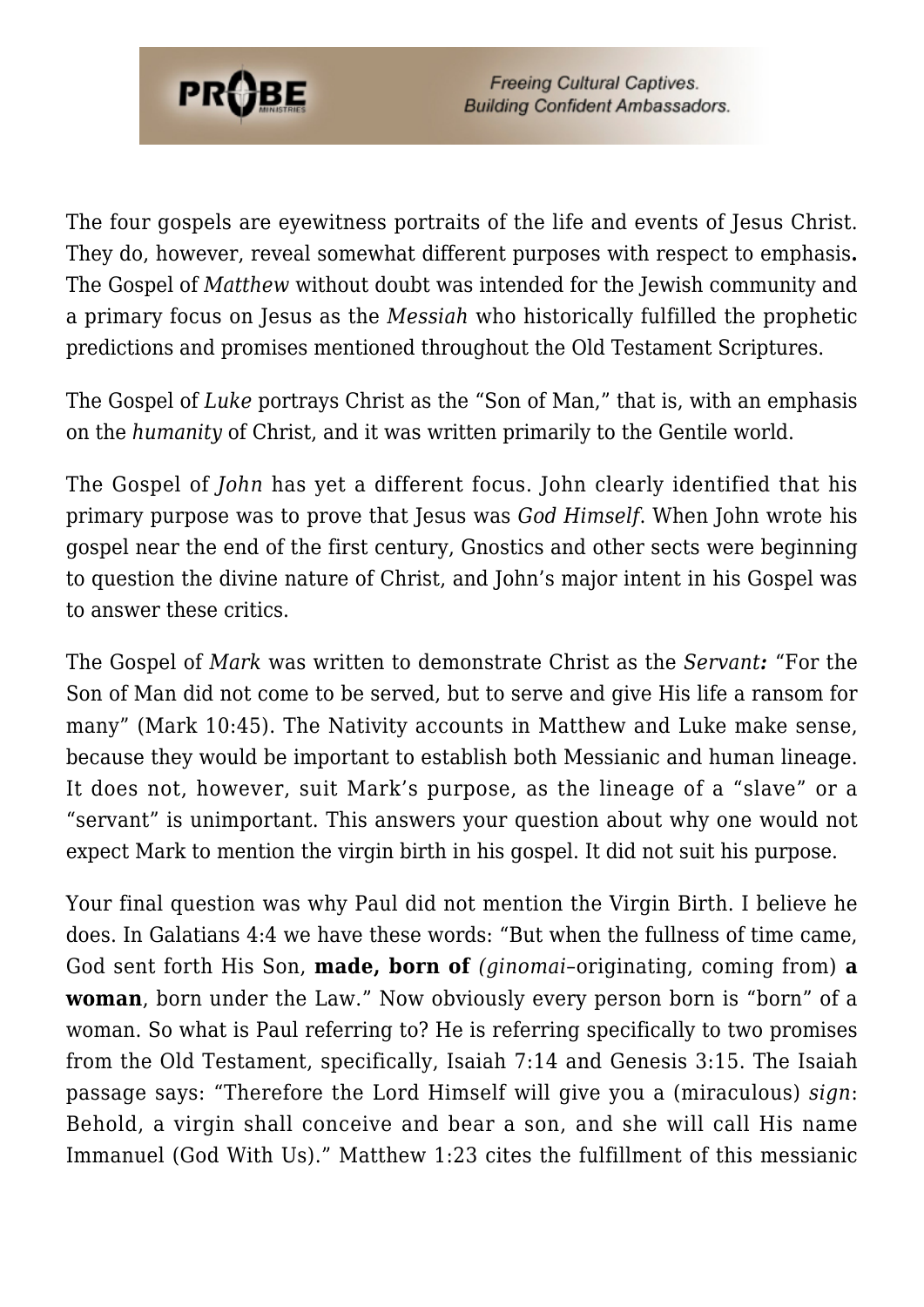

promise. The sign *is* the virgin birth.

Genesis 3:15 contains the first messianic prophecy in the Old Testament. After Adam and Eve's disobedience God pronounces three judgments: upon Adam, Eve, and Satan. Addressing Satan in the verse God says: "I will put enmity (a barrier) between you and the woman, And between your seed and her seed; And *he* shall bruise (crush) your head, and you shall bruise *his* heel."

Following quickly after the entrance of sin comes the promise of a solution. God promises that a way will be found to undo and to rectify the consequences of their disobedience. It will involve the promise of a "seed" which is referred to by the personal pronoun "He." A conflict or battle is described which will occur at some future time and will result in a mortal blow to Satan's *head* and a non-mortal wound to the "seed's" *heel*.

Speaking to the disciples of His coming death, Jesus said, "The hour has come for the Son of Man to be glorified. Truly, truly, I say to you, unless a grain of wheat falls into the earth and dies, it remains by itself alone; but if it dies, it bears much fruit. . . Now my soul has become troubled: and what shall I say, 'Father, save Me from this hour?' But for *this purpose* I came to this hour. . .*Now* judgment is upon this world; *now* the ruler (Satan) of this world shall be cast out. And I, if I be lifted up from the earth, will draw all men to Myself.' But He was saying this to indicate the kind of death by which He was to die" (John 12:23-33). This passage describes the mortal blow Christ inflicted upon Satan by His death and resurrection: "He shall crush your head."

The passage also alludes to the bruising, suffering and death Christ endured on the Cross–something that our Lord dreaded here, and earlier in His prayer to the Father in the Garden of Gethsemane: "Save Me from this hour; let this cup pass from Me." But in order for "the Seed of the woman" to triumph over sin, it was necessary for Him to suffer at the hands of Satan: "You shall bruise his heel."

The "enmity" or "barrier" between Satan's seed (those now contaminated by sin)